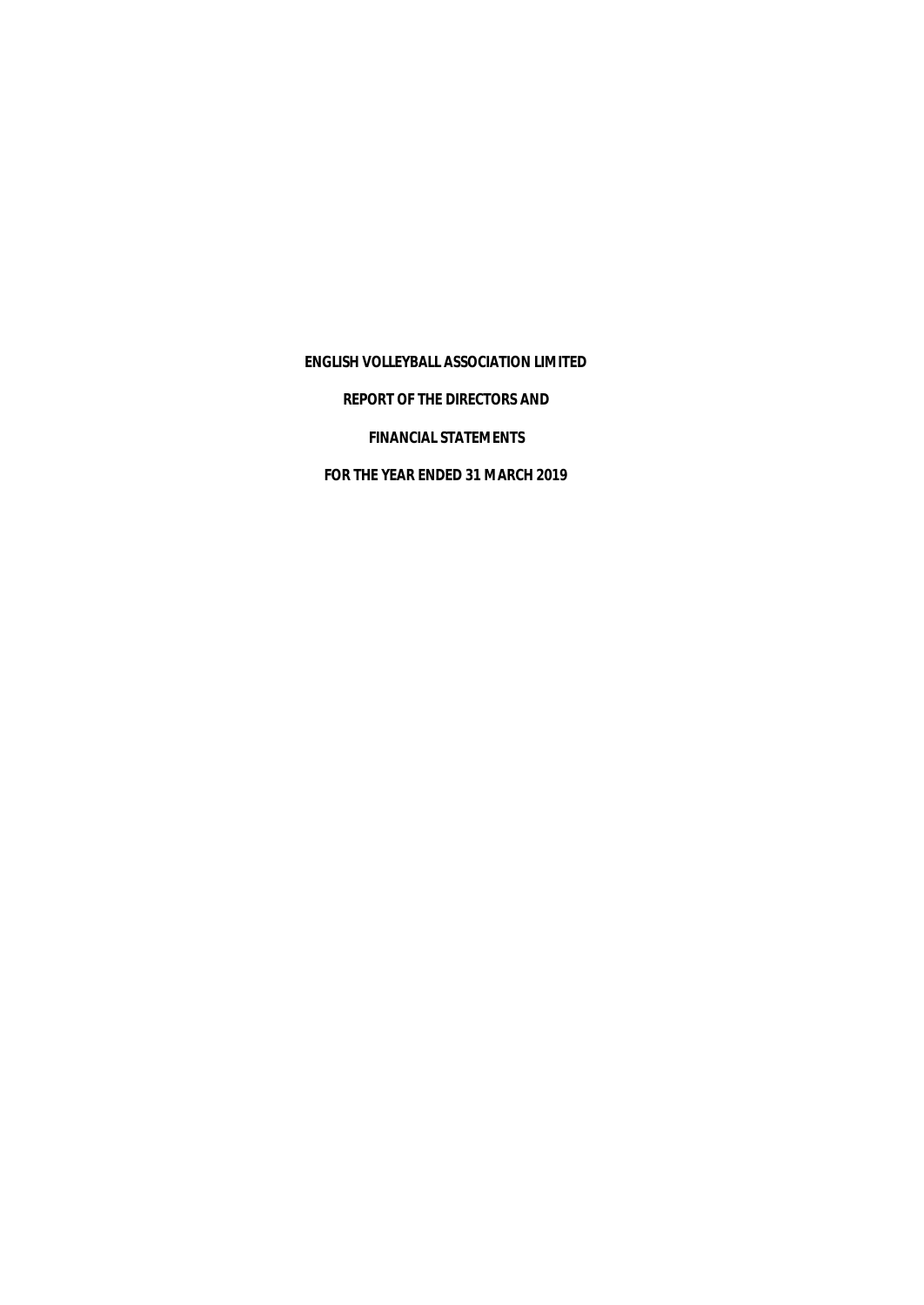# **CONTENTS OF THE FINANCIAL STATEMENTS FOR THE YEAR ENDED 31 MARCH 2019**

|                                                  | Page            |
|--------------------------------------------------|-----------------|
| <b>Company Information</b>                       | 1               |
| <b>Report of the Directors</b>                   | 2 to 3          |
| <b>Report of the Independent Auditors</b>        | 4 to 6          |
| <b>Statement of Income and Retained Earnings</b> | 7               |
| <b>Statement of Financial Position</b>           | 8               |
| <b>Notes to the Financial Statements</b>         | 9 to 12         |
| <b>Detailed Income and Expenditure Account</b>   | <b>13</b> to 14 |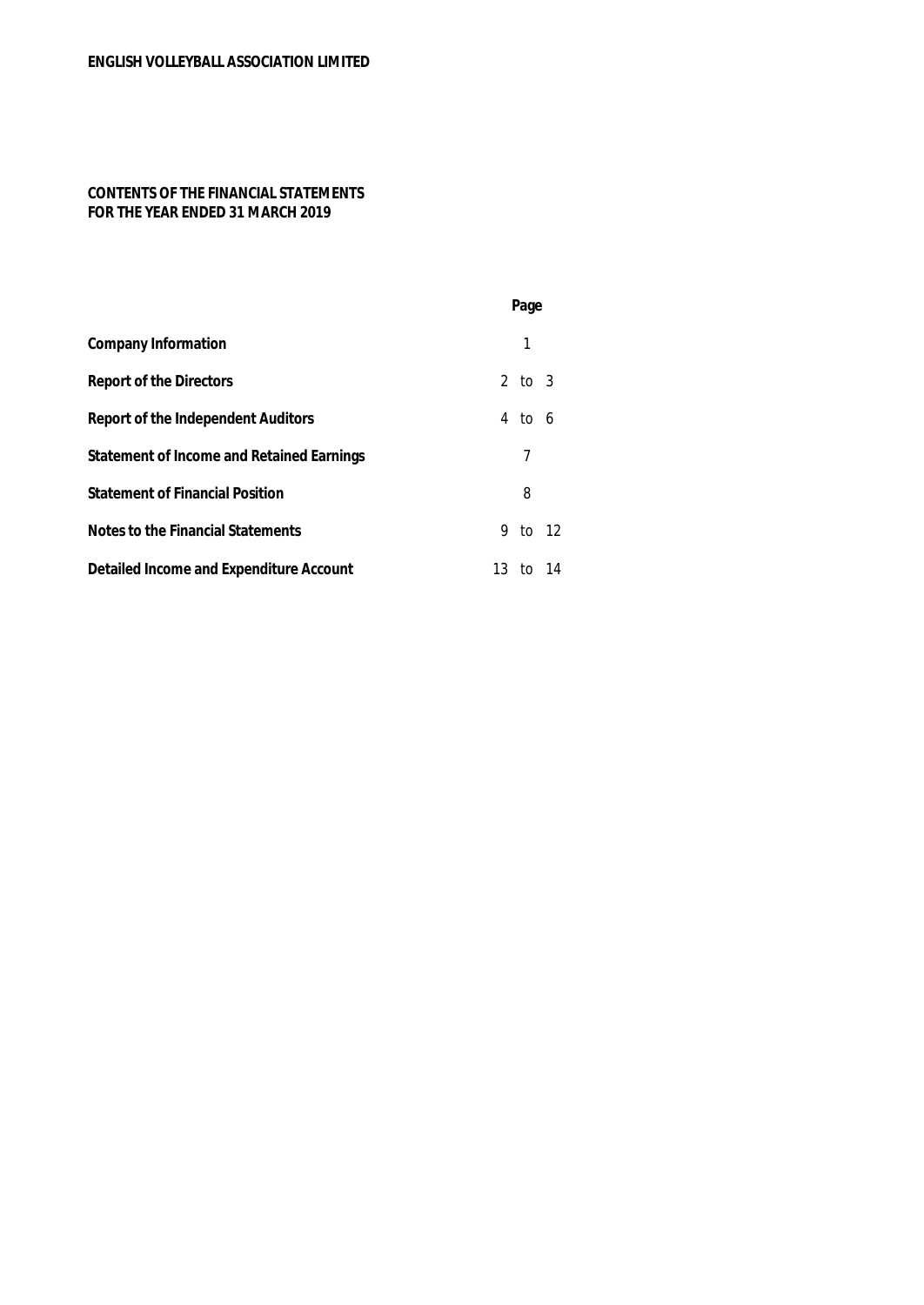# **COMPANY INFORMATION FOR THE YEAR ENDED 31 MARCH 2019**

**DIRECTORS:** Miss S A Atubra Mrs F K Bussey Ms C M Francis S M Griffiths R Harrison A J Walker I K Wall J A Williams A Hernandez B Fogarty

**SECRETARY:** Ms S K Storey

**REGISTERED OFFICE:** Sportpark

3 Oakwood Drive Loughborough **Leicestershire** LE11 3QF

**REGISTERED NUMBER:** 02023635 (England and Wales)

**SENIOR STATUTORY AUDITOR:** Niall Kingsley ACA

**AUDITORS:** Duncan & Toplis Limited, Statutory Auditor The Gables Bishop Meadow Road Loughborough **Leicestershire** LE11 5RE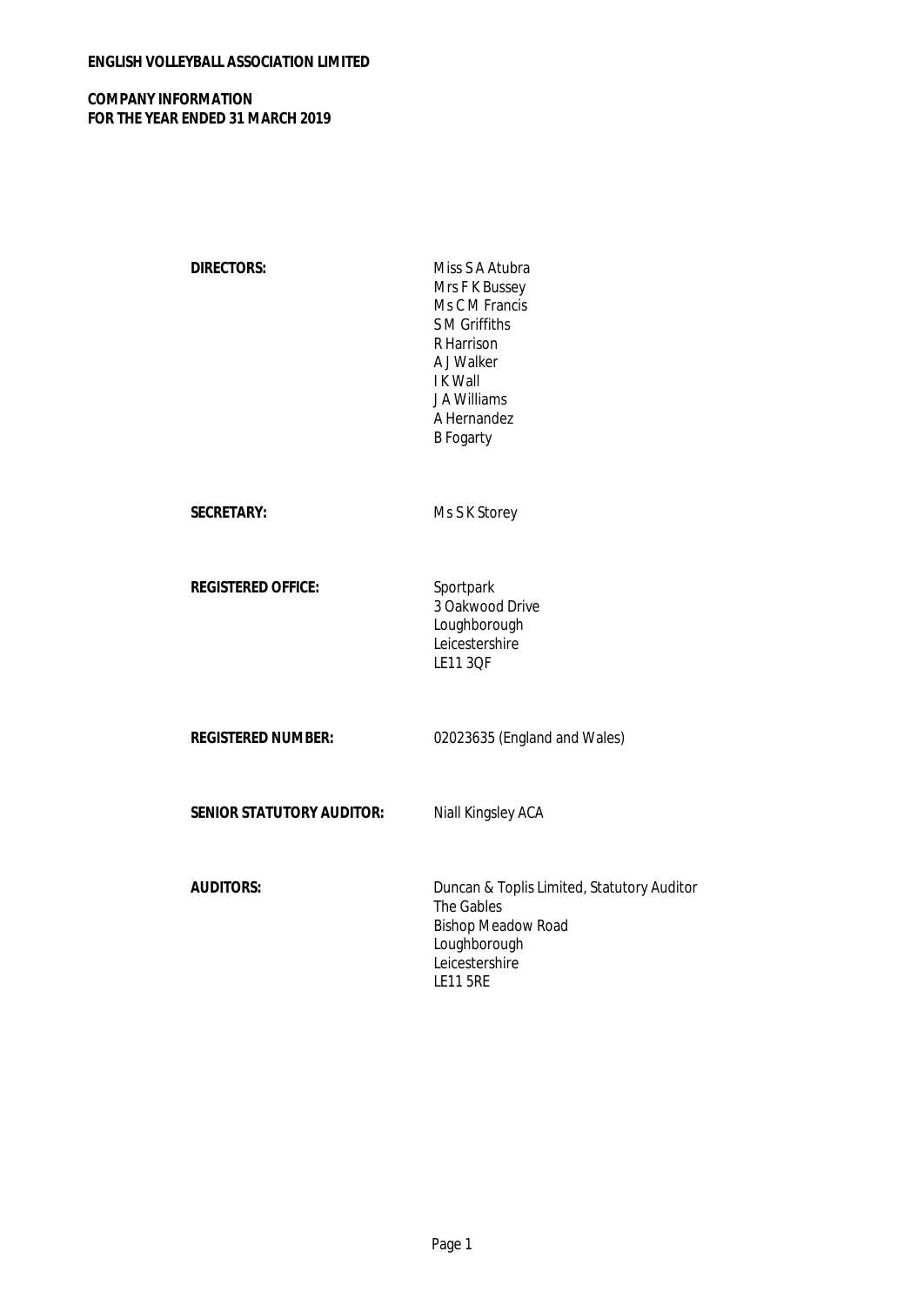## **REPORT OF THE DIRECTORS FOR THE YEAR ENDED 31 MARCH 2019**

The directors present their report with the financial statements of the company for the year ended 31 March 2019.

# **PRINCIPAL ACTIVITY**

The principal activity of the company in the year under review was to promote and encourage in every way the game of volleyball and to act as the governing body for the sport in England.

#### **DIDECTORS**

The directors shown below have held office during the whole of the period from 1 April 2018to the date of this report.

Miss S A Atubra Mrs F K Bussey Ms C M Francis S M Griffiths A J Walker I K Wall J A Williams

Other changes in directors holding office are as follows:

Mrs L A Chandler - resigned 22 March 2019 R Harrison - appointed 21 July 2018 S Matthews - resigned 2 March 2019 K S Nicholls - resigned 21 July 2018 Ms V Widdup - resigned 21 July 2018

A Hernandez and B Fogarty were appointed as directors after 31 March 2019 but prior to the date of this report.

#### **STATEMENT OF DIRECTORS' RESPONSIBILITIES**

The directors are responsible for preparing the Report of the Directors and the financial statements in accordance with applicable law and regulations.

Company law requires the directors to prepare financial statements for each financial year. Under that law the directors have elected to prepare the financial statements in accordance with United Kingdom Generally Accepted Accounting Practice (United Kingdom Accounting Standards and applicable law). Under company law the directors must not approve the financial statements unless they are satisfied that they give a true and fair view of the state of affairs of the company and of the surplus or deficit of the company for that period. In preparing these financial

- 
- statements, the directors are required to:<br>- select suitable accounting policies and then apply them consistently;<br>- make judgements and accounting estimates that are reasonable and prudent;

The directors are responsible for keeping adequate accounting records that are sufficient to show and explain the company's transactions and disclose with reasonable accuracy at any time the financial position of the company and enable them to ensure that the financial statements comply with the Companies Act 2006. They are also responsible for safeguarding the assets of the company and hence for taking reasonable steps for the prevention and detection of fraud and other irregularities.

## **STATEMENT AS TO DISCLOSURE OF INFORMATION TO AUDITORS**

So far as the directors are aware, there is no relevant audit information (as defined by Section 418 of the Companies Act 2006) of which the company's auditors are unaware, and each director has taken all the steps that he or she ought to have taken as a director in order to make himself or herself aware of any relevant audit information and to establish that the company's auditors are aware of that information.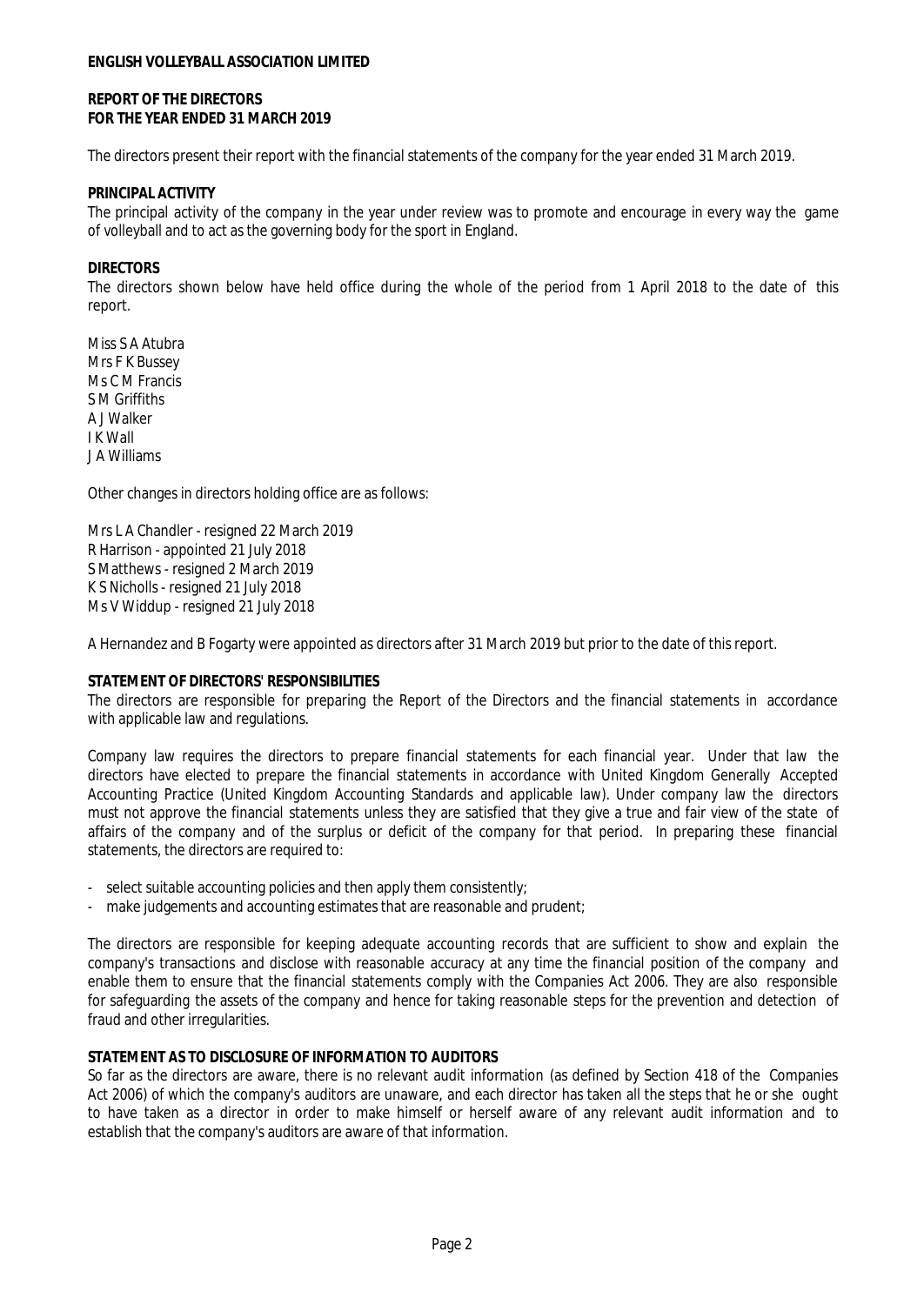**REPORT OF THE DIRECTORS FOR THE YEAR ENDED 31 MARCH 2019**

### **AUDITORS**

The auditors, Duncan & Toplis Limited, Statutory Auditor, will be proposed for re-appointment at the forthcoming Annual General Meeting.

This report has been prepared in accordance with the provisions of Part 15 of the Companies Act 2006 relating to small companies.

**ON BEHALF OF THE BOARD:**

A J Walker - Director

19 December 2019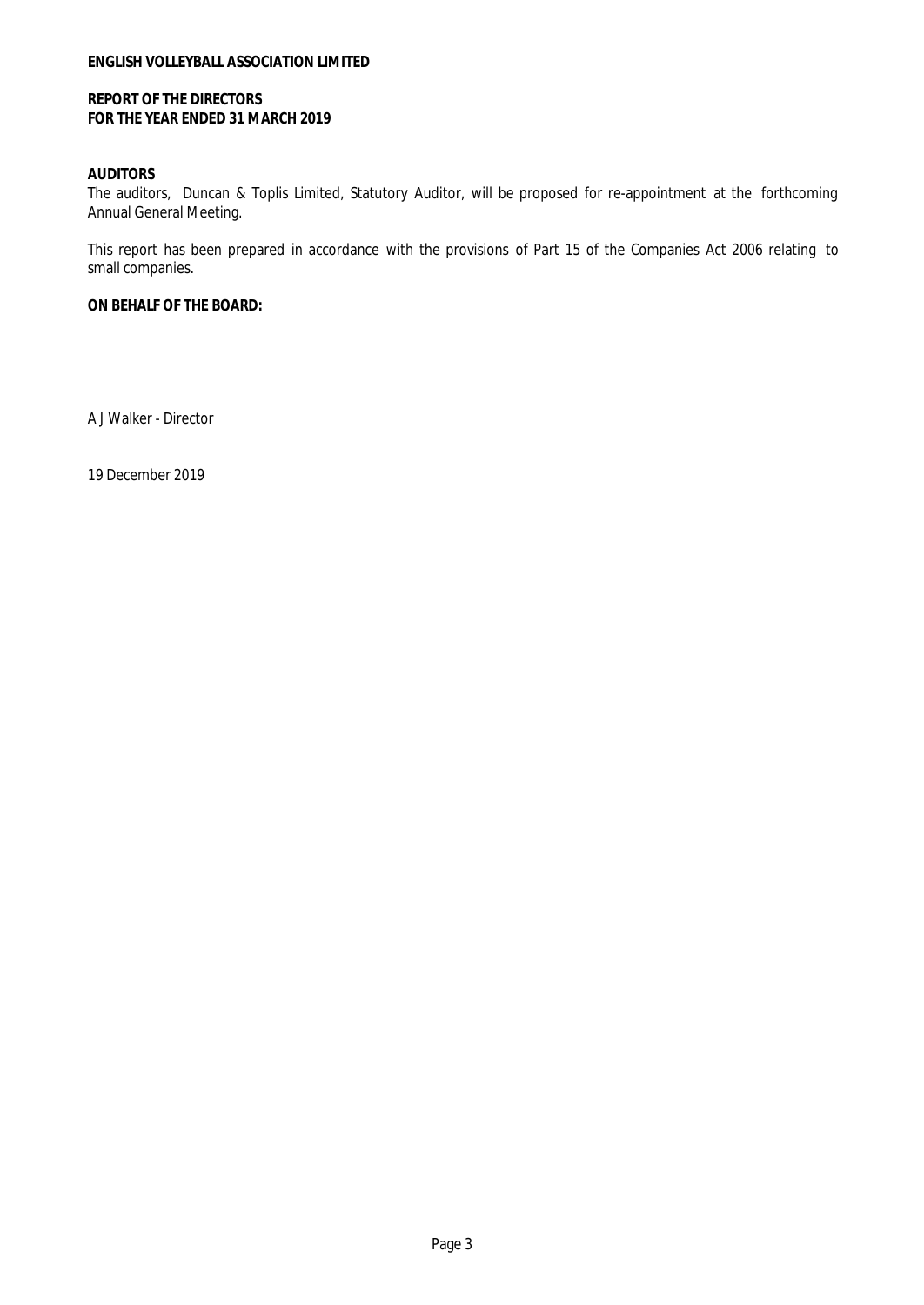# **REPORT OF THE INDEPENDENT AUDITORS TO THE MEMBERS OF ENGLISH VOLLEYBALL ASSOCIATION LIMITED**

## **Qualified Opinion**

We have audited the financial statements of English Volleyball Association Limited (the 'company') for the year ended 31 March 2019 which comprise the Statement of Income and Retained Earnings, Statement of Financial Position and Notes to the Financial Statements, including a summary of significant accounting policies. The financial reporting framework that has been applied in their preparation is applicable law and United Kingdom Accounting Standards, including Financial Reporting Standard 102 'The Financial Reporting Standard applicable in the UK and Republic of Ireland' (United Kingdom Generally Accepted Accounting Practice).

In our opinion, except for the possible effects of the matter described in the basis for qualified opinion section of our report, the financial statements:

- give a true and fair view of the state of the company's affairs as at31 March 2019 and of its surplus for the year then ended;

have been properly prepared in accordance with United Kingdom Generally Accepted Accounting Practice, including Financial Reporting Standard 102 'The Financial Reporting Standard applicable in the UK and the Republic of Ireland'; and

- have been prepared in accordance with the requirements of the Companies Act 2006.

### **Basis for qualified opinion**

During the year the finance team and directors identified an issue regarding the potential misclassification of income and aconcern that input VAT had been incorrectly recovered. They engaged a specialist VAT team to undertake a detailed review and identify and correct any overclaim. This review discovered that errors had been made relating to the historic treatment of VAT partial exemption. Income had been incorrectly classified as zero rated rather than exempt supplies, and this resulted in additional input VAT being claimed on expenditure in error.

A review of the VAT partial exemption calculations for the period to 31 March 2018 has been performed, and this resulted in an additional liability owed to HM Revenue & Customs of £43,683. This has been reserved in these financial statements to 31 March 2019, as stated in note 12.

Further reviews into the earlier periods ending 31 March 2016 and 31 March 2017 are currently ongoing. Until these reviews are completed, we are unable to quantify the amount of the VAT errors and therefore we are unable to satisfy ourselves that the VAT liability and expenditure included in the financial statements are correctly stated in all material respects.

We conducted our audit in accordance with International Standards on Auditing (UK) (ISAs (UK)) and applicable law. Our responsibilities under those standards are further described in the Auditors responsibilities for the audit of the financial statements section of our report. We are independent of the company in accordance with the ethical requirements that are relevant to our audit of the financial statements in the UK, including the FRC's Ethical Standard, and we have fulfilled our other ethical responsibilities in accordance with these requirements. We believe that the audit evidence we have obtained is sufficient and appropriate to provide a basis for our qualified opinion.

#### **Conclusions relating to going concern**

We have nothing to report in respect of the following matters in relation to which the ISAs (UK) require us to report to

- you where:<br>- the directors' use of the going concern basis of accounting in the preparation of the financial statements is not
- appropriate; or<br>- the directors have not disclosed in the financial statements any identified material uncertainties that may cast significant doubt about the company's ability to continue to adopt the going concern basis of accounting for a period of at least twelve months from the date when the financial statements are authorised for issue.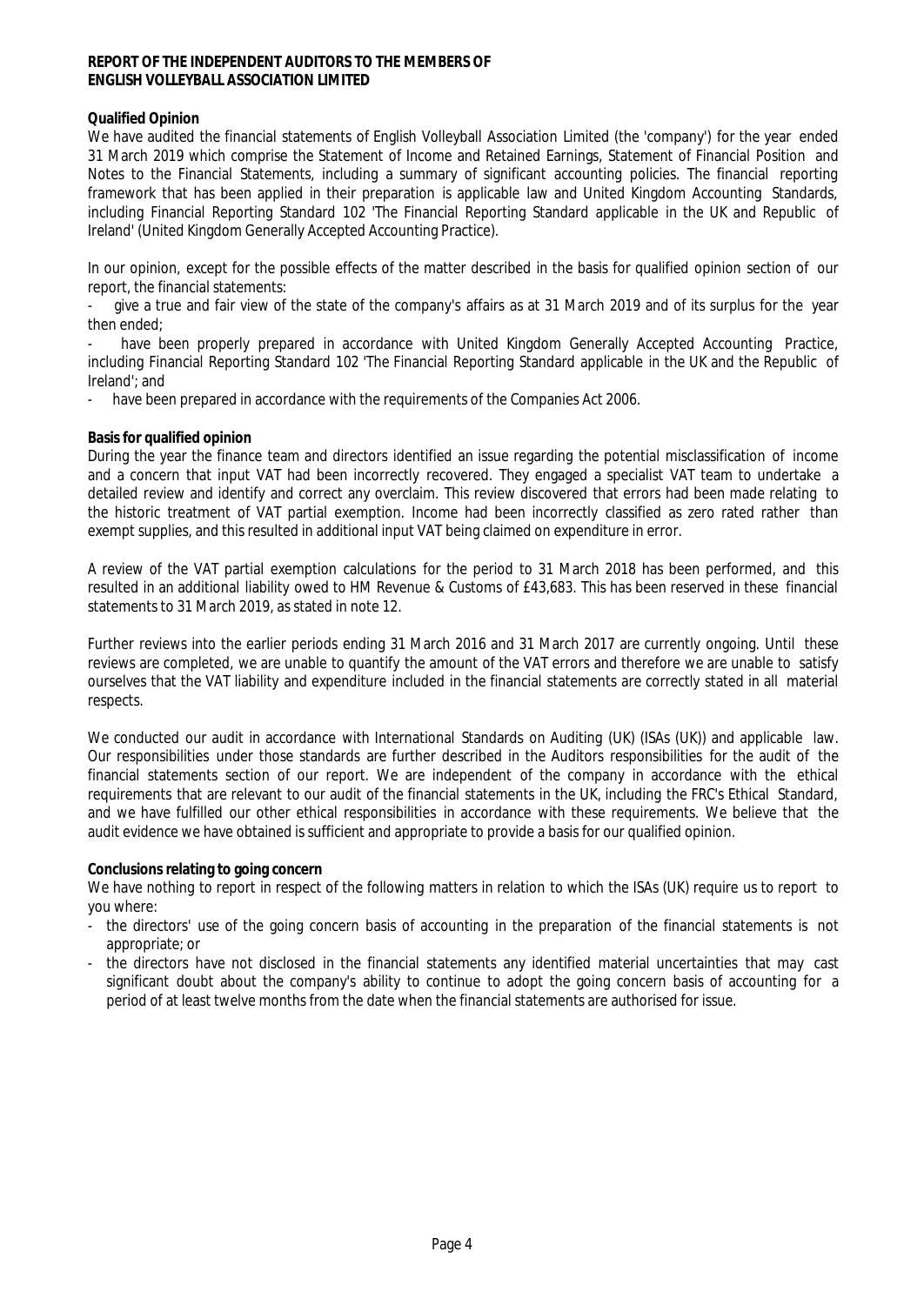### **Other information**

The directors are responsible for the other information. The other information comprises the information in the Report of the Directors, but does not include the financial statements and our Report of the Auditors thereon.

Our opinion on the financial statements does not cover the other information and, except to the extent otherwise explicitly stated in our report, we do not express any form of assurance conclusion thereon.

In connection with our audit of the financial statements, our responsibility is to read the other information and, in doing so, consider whether the other information is materially inconsistent with the financial statements or our knowledge obtained in the audit or otherwise appears to be materially misstated. If we identify such material inconsistencies or apparent material misstatements, we are required to determine whether there is a material misstatement in the financial statements or a material misstatement of the other information. If, based on the work we have performed, we conclude that there is a material misstatement of this other information, we are required to report that fact. We have nothing to report in this regard.

## **Opinions on other matters prescribed by the Companies Act 2006**

Except for the possible effects of the matter described in the basis for qualified opinion section of our report, in our opinion, based on the work undertaken in the course of the audit:

- the information given in the Report of the Directors for the financial year for which the financial statements are prepared is consistent with the financial statements; and
- the Report of the Directors has been prepared in accordance with applicable legal requirements.

### **Matters on which we are required to report by exception**

Except for the matter described in the basis for qualified opinion section of our report, in the light of the knowledge and understanding of the company and its environment obtained in the course of the audit, we have not identified material misstatements in the Report of the Directors.

Arising solely from the limitation on the scope of our work relating to VAT matters, referred to above:

- we have not obtained all the information and explanations that we considered necessary for the purpose of our audit.

We have nothing to report in respect of the following matters in relation to which the Companies Act 2006 requires us to report to you if, in our opinion:

- adequate accounting records have not been kept, or returns adequate for our audit have not been received from
- 
- 
- branches not visited by us; or<br>• the financial statements are not in agreement with the accounting records and returns; or<br>• certain disclosures of directors' remuneration specified by law are not made.<br>• the directors wer and take advantage of the small companies' exemption from the requirement to prepare a Strategic Report or in preparing the Report of the Directors.

#### **Responsibilities of directors**

As explained more fully in the Statement of Directors' Responsibilities set out on page two, the directors are responsible for the preparation of the financial statements and for being satisfied that they give a true and fair view, and for such internal control as the directors determine necessary to enable the preparation of financial statements that are free from material misstatement, whether due to fraud or error.

In preparing the financial statements, the directors are responsible for assessing the company's ability to continue as a going concern, disclosing, as applicable, matters related to going concern and using the going concern basis of accounting unless the directors either intend to liquidate the company or to cease operations, or have no realistic alternative but to do so.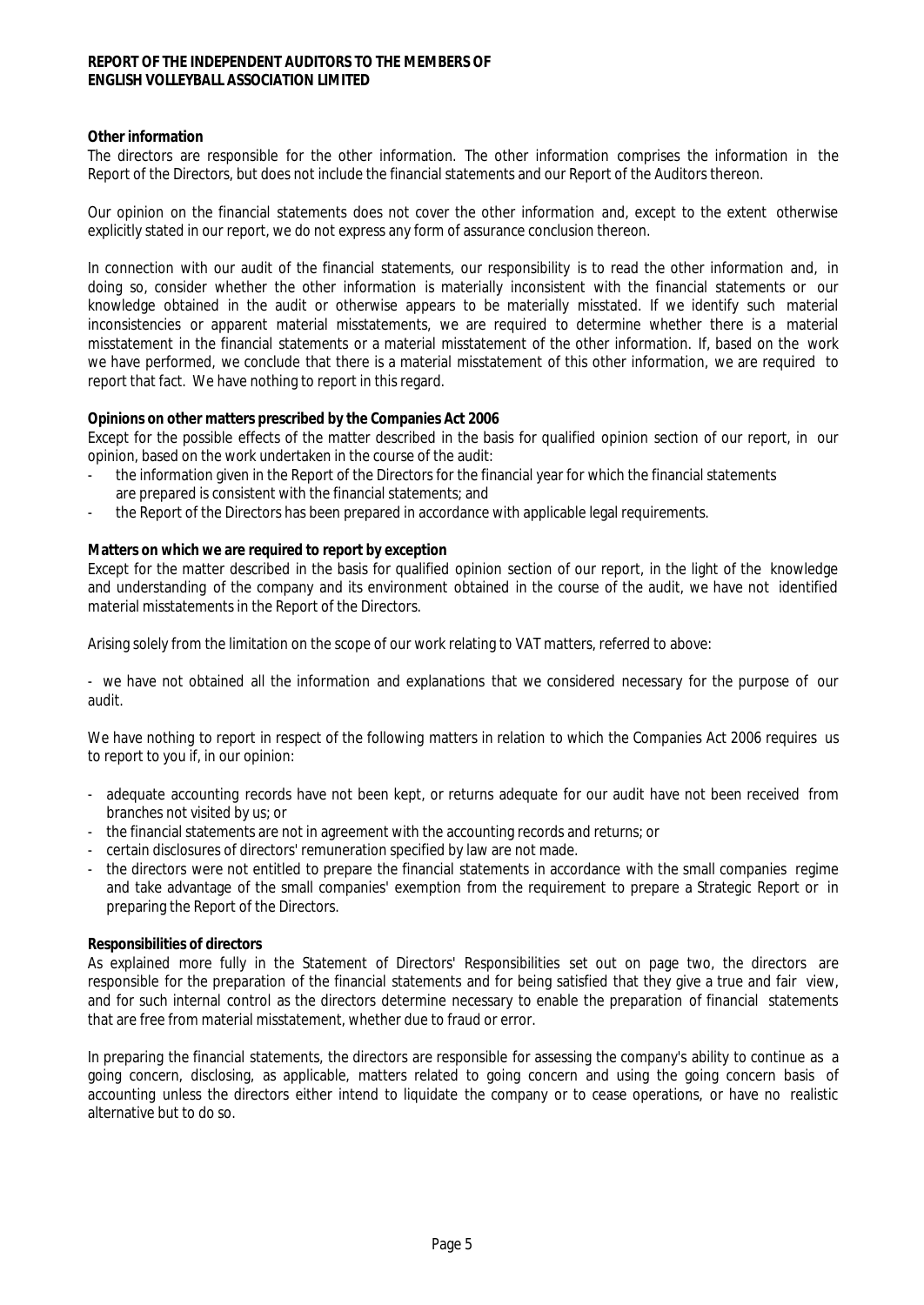## **REPORT OF THE INDEPENDENT AUDITORS TO THE MEMBERS OF ENGLISH VOLLEYBALL ASSOCIATION LIMITED**

**Auditors' responsibilities for the audit of the financial statements**

Our objectives are to obtain reasonable assurance about whether the financial statements as a whole are free from material misstatement, whether due to fraud or error, and to issue a Report of the Auditors that includes our opinion. Reasonable assurance is a high level of assurance, but is not a guarantee that an audit conducted in accordance with ISAs (UK) will always detect a material misstatement when it exists. Misstatements can arise from fraud or error and are considered material if, individually or in the aggregate, they could reasonably be expected to influence the economic decisions of users taken on the basis of these financial statements.

A further description of our responsibilities for the audit of the financial statements is located on the Financial Reporting Council's website at www.frc.org.uk/auditorsresponsibilities . This description forms part of our Report of the Auditors.

#### **Use of our report**

This report is made solely to the company's members, as a body, in accordance with Chapter 3 of Part 16 of the Companies Act 2006. Our audit work has been undertaken so that we might state to the company's members those matters we are required to state to them in a Report of the Auditors and for no other purpose. To the fullest extent permitted bylaw, we do not accept or assume responsibility to anyone other than the company and the company's members as a body, for our audit work, for this report, or for the opinions we have formed.

Niall Kingsley ACA (Senior Statutory Auditor) for and on behalf of Duncan & Toplis Limited, Statutory Auditor The Gables Bishop Meadow Road Loughborough **Leicestershire** LE11 5RE

23 December 2019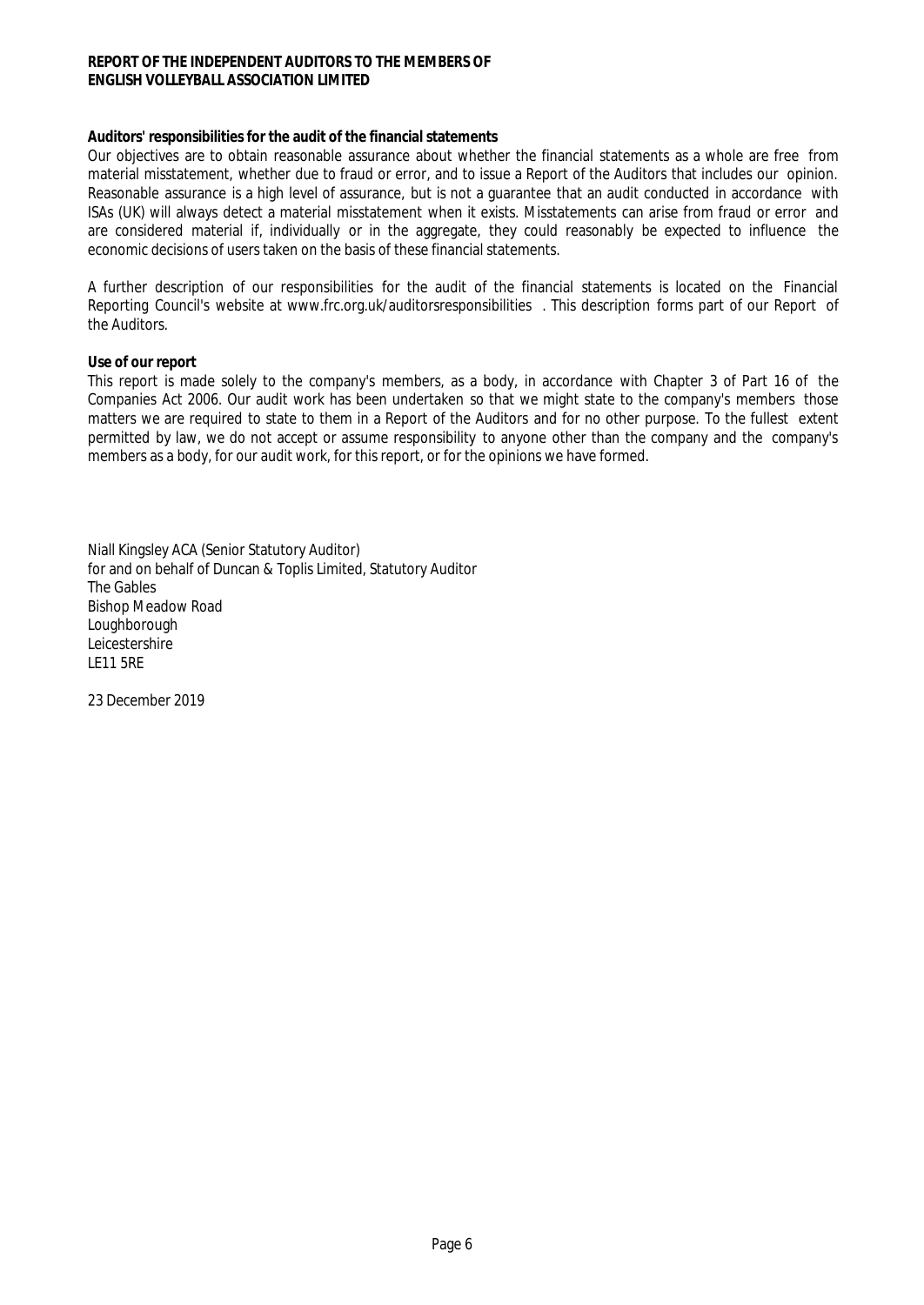# **STATEMENT OF INCOME AND RETAINED EARNINGS FOR THE YEAR ENDED 31 MARCH 2019**

|                                                                  |              | 2019 |            | 2018<br>as restated |           |
|------------------------------------------------------------------|--------------|------|------------|---------------------|-----------|
|                                                                  | <b>Notes</b> | £    | £          | £                   | £         |
| <b>REVENUE</b>                                                   |              |      | 1,100,236  |                     | 1,166,301 |
| <b>Administrative expenses</b>                                   |              |      | 1,032,064  |                     | 1,143,010 |
| <b>OPERATING SURPLUS</b>                                         |              |      | 68,172     |                     | 23,291    |
| Interest receivable and similar income                           |              |      | 247        |                     | 77        |
| <b>SURPLUS BEFORE TAXATION</b>                                   |              |      | 68,419     |                     | 23,368    |
| <b>Tax on surplus</b>                                            |              |      | 62         |                     | 53        |
| <b>SURPLUS FOR THE FINANCIAL YEAR</b>                            |              |      | 68,357     |                     | 23,315    |
| Retained earnings at beginning of year as<br>previously reported |              |      | 157,119    |                     | 4,473     |
| Prior year adjustment - corrections of<br>material errors        | 4            |      | (129, 331) |                     |           |
| <b>RETAINED EARNINGS AT END OF YEAR</b>                          |              |      | 96,145     |                     | 27,788    |

The notes form part of these financial statements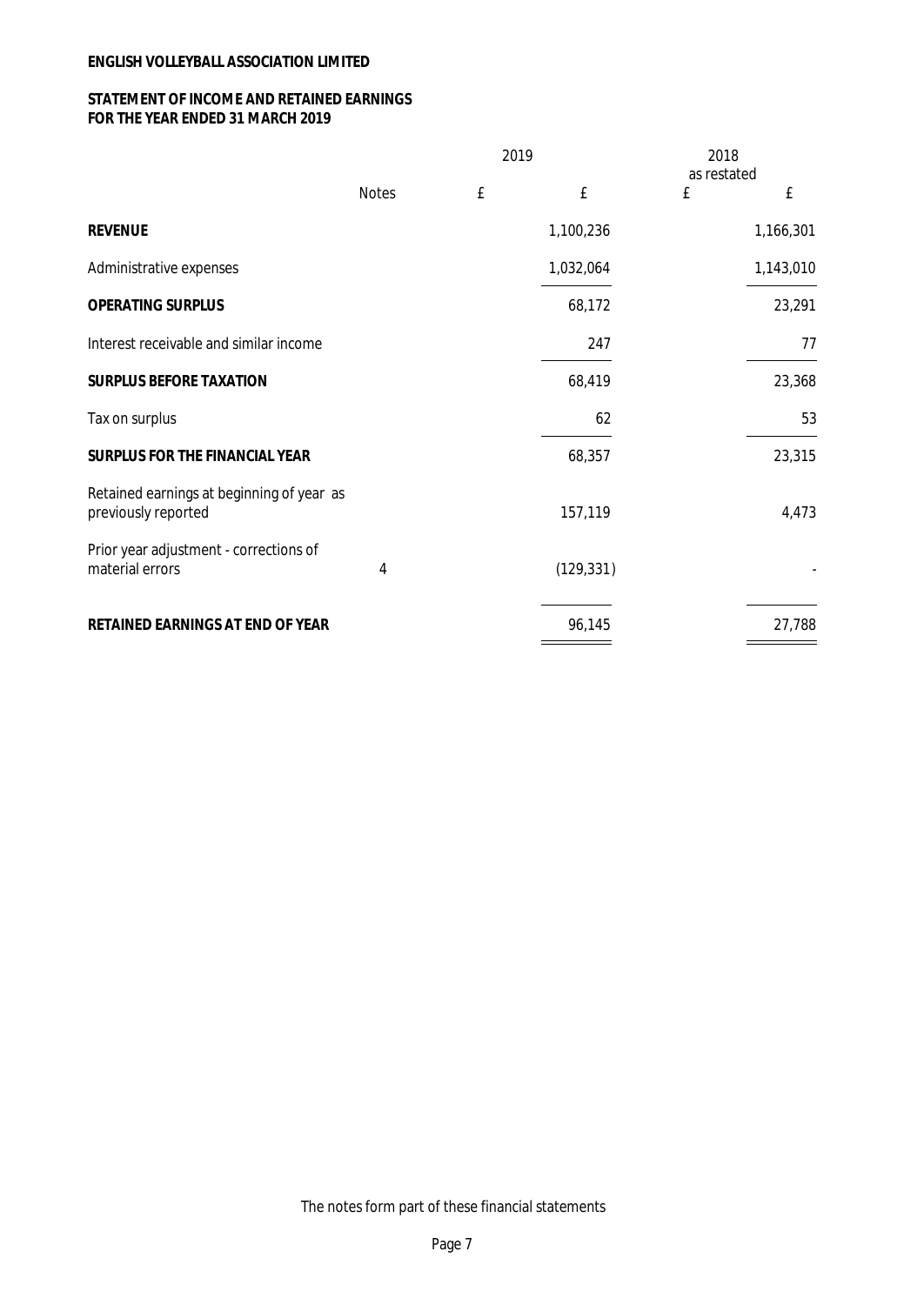# **ENGLISH VOLLEYBALL ASSOCIATION LIMITED (REGISTERED NUMBER: 02023635)**

# **STATEMENT OF FINANCIAL POSITION 31 MARCH 2019**

|                                              |              | 2019    |        | 2018<br>as restated |        |
|----------------------------------------------|--------------|---------|--------|---------------------|--------|
|                                              | <b>Notes</b> | £       | £      | £                   | £      |
| <b>FIXED ASSETS</b>                          |              |         |        |                     |        |
| <b>Property, plant and equipment</b>         | 5            |         | 11,114 |                     | 12,353 |
| <b>CURRENT ASSETS</b>                        |              |         |        |                     |        |
| <b>Inventories</b>                           |              | 6,523   |        | 14,162              |        |
| <b>Debtors</b>                               | 6            | 264,049 |        | 242,992             |        |
| <b>Cash at bank and in hand</b>              |              | 192,062 |        | 23,202              |        |
|                                              |              | 462,634 |        | 280,356             |        |
| <b>CREDITORS</b>                             |              |         |        |                     |        |
| Amounts falling due within one year          | 7            | 377,603 |        | 264,921             |        |
| <b>NET CURRENT ASSETS</b>                    |              |         | 85,031 |                     | 15,435 |
| <b>TOTAL ASSETS LESS CURRENT LIABILITIES</b> |              |         | 96,145 |                     | 27,788 |
|                                              |              |         |        |                     |        |
| <b>RESERVES</b>                              |              |         |        |                     |        |
| Income and expenditure account               |              |         | 96,145 |                     | 27,788 |
|                                              |              |         | 96,145 |                     | 27,788 |
|                                              |              |         |        |                     |        |

The financial statements have been prepared in accordance with the provisions applicable to companies subject to the small companies regime.

The financial statements were approved and authorised for issue by the Board of Directors on 19 December 2019 and were signed on its behalf by:

A J Walker - Director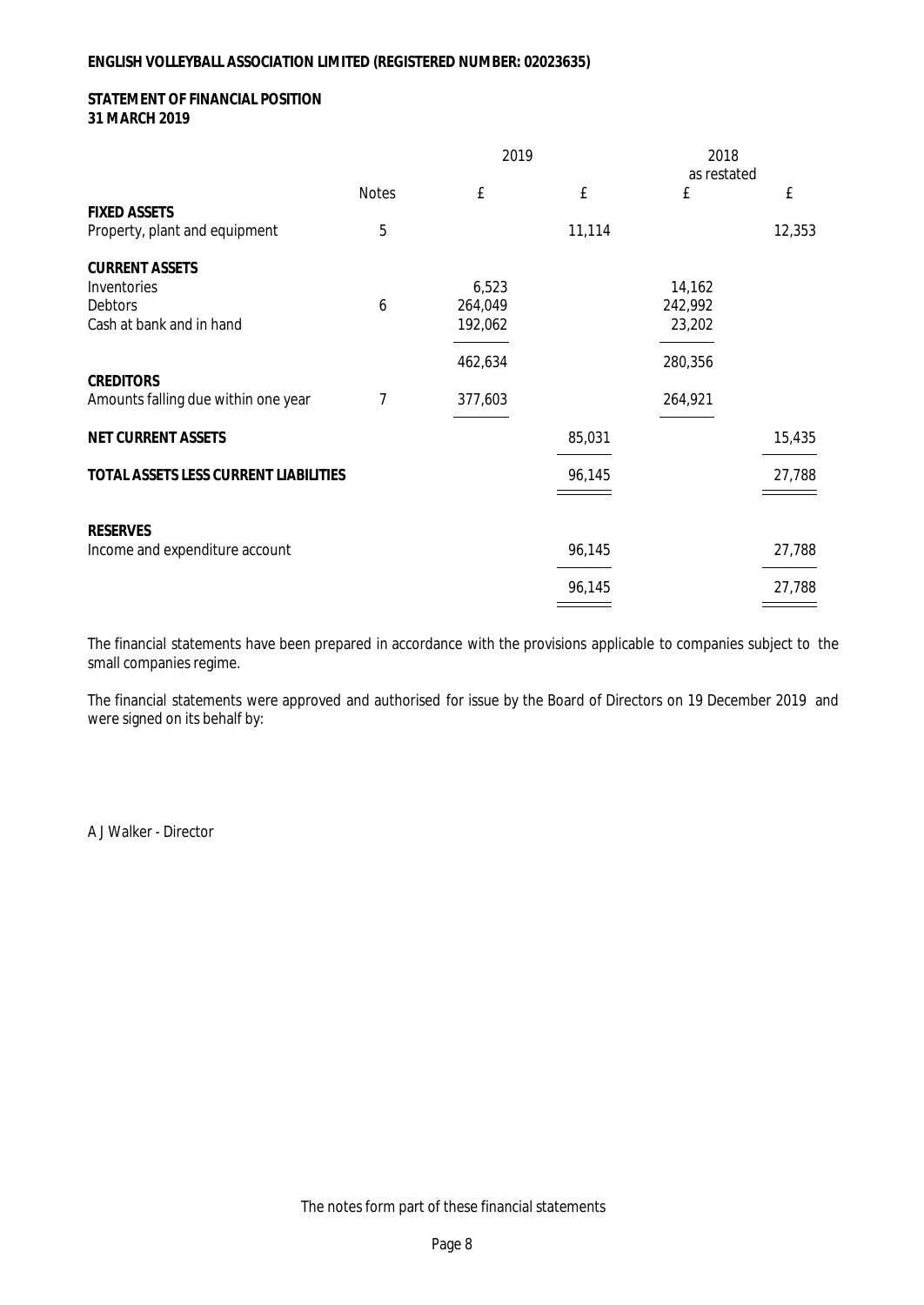# **NOTES TO THE FINANCIAL STATEMENTS FOR THE YEAR ENDED 31 MARCH 2019**

### 1. **STATUTORY INFORMATION**

English Volleyball Association Limited is a private company, limited byguarantee, registered in England and Wales. The company's registered number and registered office address can be found on the Company Information page.

The presentation currency of the financial statements is the Pound Sterling (£).

The significant accounting policies applied in the preparation of these financial statements are set out below. These policies have been consistently applied to all years presented unless otherwise stated.

The financial statements cover the individual entity.

## 2. **ACCOUNTING POLICIES**

**Basis of preparing the financial statements**

These financial statements have been prepared in accordance with Financial Reporting Standard 102 "The Financial Reporting Standard applicable in the UK and Republic of Ireland" including the provisions of Section 1A "Small Entities" and the Companies Act 2006. The financial statements have been prepared under the historical cost convention.

#### **Revenue**

Revenue is measured at fair value of the consideration received or receivable, excluding discounts, rebates, value added tax and other sales taxes. Revenue is recognised upon despatch of goods or on provision of services.

Revenue comprises grant income applied in the year for projects delivered by the company. Grants received for projects not yet delivered are deferred into future accounting periods or recognised over the term of the grant agreement. Sporting Excellence Award funding is recognised in line with the course duration. Membership and subscriptions are accounted for on an accruals basis.

#### **Property, plant and equipment**

Property, plant and equipment under the cost model are stated at historical cost less accumulated depreciation and any accumulated impairment losses. Historical cost includes expenditure that is directly attributable to bringing the asset to the location and condition necessary for it to be capable of operating in the manner intended by management.

Depreciation is provided at the following annual rates in order to write off each asset over its estimated useful life.

Plant and machinery etc - 25% on cost and at varying rates on cost

#### **Inventories**

Inventories are valued at the lower of cost and net realisable value, after making due allowance for obsolete and slow moving items.

**Taxation**

Taxation for the year comprises current and deferred tax. Tax is recognised in the Statement of Income and Retained Earnings, except to the extent that it relates to itemsrecognised in other comprehensive income or directly in equity.

Current or deferred taxation assets and liabilities are not discounted.

Current tax is recognised at the amount of tax payable using the tax rates and laws that have been enacted or substantively enacted by the statement of financial position date.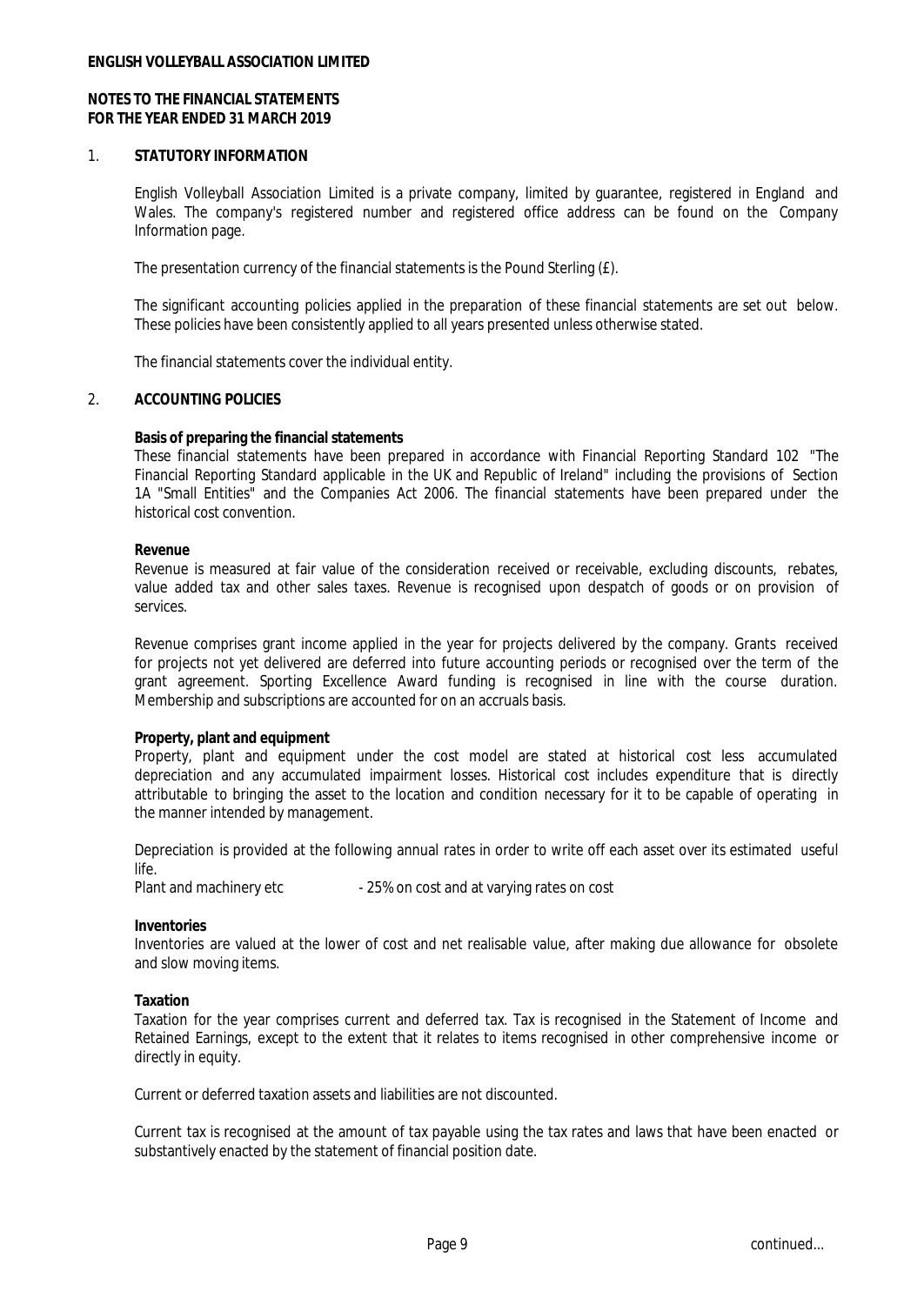# **NOTES TO THE FINANCIAL STATEMENTS - continued FOR THE YEAR ENDED 31 MARCH 2019**

## 2. **ACCOUNTING POLICIES - continued**

#### **Deferred tax**

Deferred tax is recognised in respect of all timing differences that have originated but not reversed at the statement of financial position date.

Timing differences arise from the inclusion of income and expenses in tax assessments in periods different from those in which they are recognised in financial statements. Deferred tax is measured using tax rates and laws that have been enacted or substantively enacted by the year end and that are expected to apply to the reversal of the timing difference.

Unrelieved tax losses and other deferred tax assets are recognised only to the extent that it is probable that they will be recovered against the reversal of deferred tax liabilities or other future taxable profits.

#### **Pension costs and other post-retirement benefits**

The company operates a defined contribution pension scheme. Contributions payable to the company's pension scheme are charged to profit or loss in the period to which they relate.

#### **Going concern**

The company currently is dependent on funding from Sport England to fund its day to day operations. The senior management team are actively working on accessing other revenue streams from the development of new programmes thatwill attract commercial partners. This will ensure the company moves to becoming more self-sustaining and less reliant on government funding in the future.

The current Sport England funding cycle runsfor the period 2017-2021. While the company has confirmation of the level of funding for this period, the level of funding beyond this period is not known.

#### **Operating leases**

Rentals paid under operating leases are charged to the statement of income and retained earnings on a straight line basis over the lease term.

#### **Financial instruments**

The company has chosen to adopt the Sections 11 and 12 of FRS 102 in respect of financial instruments.

Basic financial assets, including trade and other debtors and cash and bank balances are initially recognised at transaction price, unless the arrangement constitutes a financing transaction, where the transaction is measured at the present value of the future receipts discounted at a market rate of interest.

At the end of each reporting period financial assets measured at amortised cost are assessed for objective evidence of impairment. If an asset is impaired the impairment loss is the difference between the carrying amount and the present value of the estimated cash flows discounted at the asset's original effective interest rate. The impairment loss is recognised in the income statement.

Basic financial liabilities, including trade and other creditors, bank loans, loans from fellow group companies and preference shares that are classified as debt, are initially recognised at transaction price, unless the arrangement constitutes a financing transaction, where the debt instrument is measured at the present value of the future receipts discounted at a market rate of interest.

Debt instruments are subsequently carried at amortised cost, using the effective interest rate method.

Trade creditors are obligations to pay for goods or services that have been acquired in the ordinary course of business from suppliers. Accounts payable are classified as current liabilities if payment is due within one year or less. If not, they are presented as non-current liabilities. Trade creditors are recognised initially at transaction price and subsequently measured at amortised cost using the effective interest method.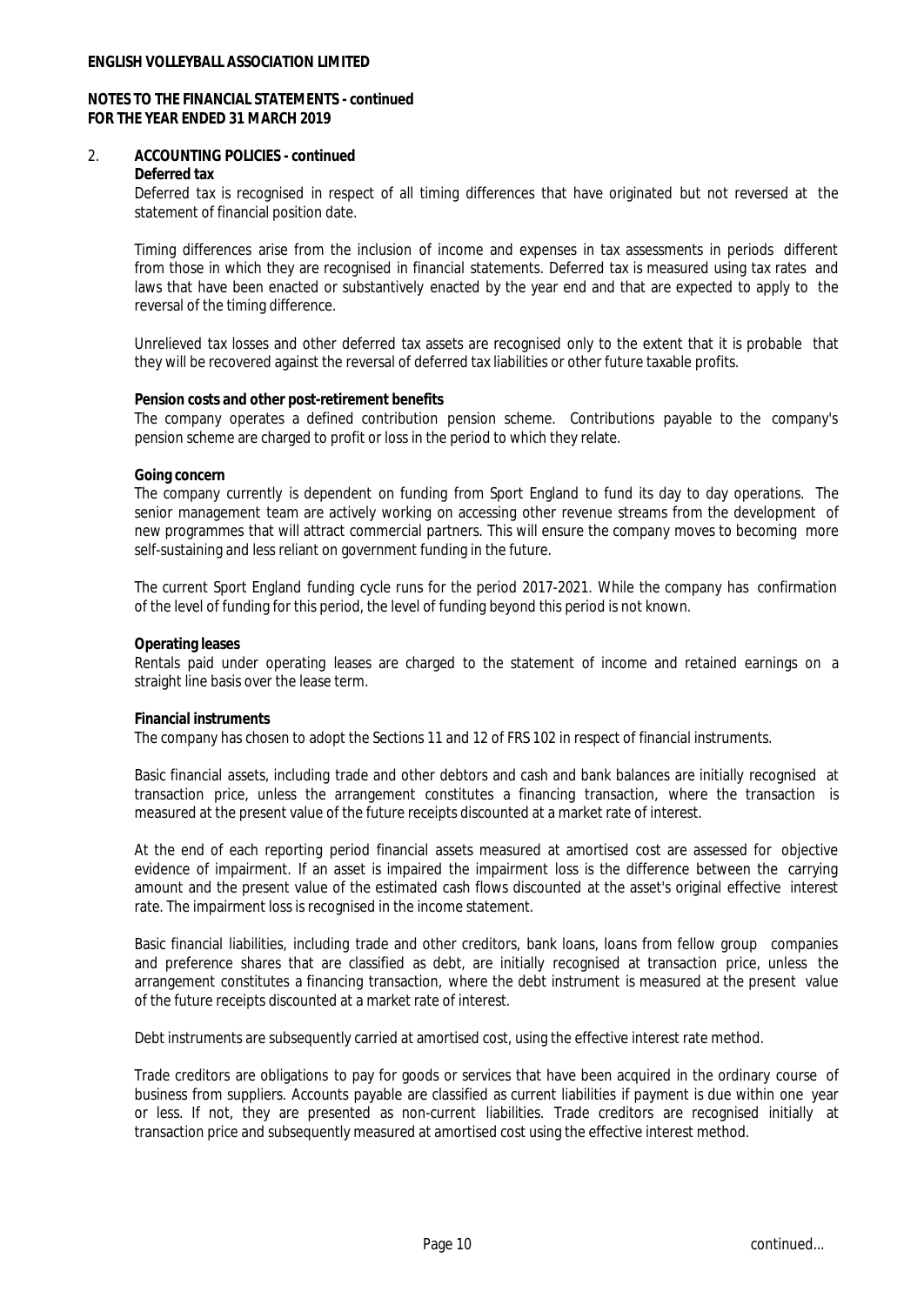# **NOTES TO THE FINANCIAL STATEMENTS - continued FOR THE YEAR ENDED 31 MARCH 2019**

# 3. **EMPLOYEES AND DIRECTORS**

The average number of employees during the year was 25 (2018 - 25).

# 4. **PRIOR YEAR ADJUSTMENT**

Details of the prior year adjustment are shown in note 12.

# 5. **PROPERTY, PLANT AND EQUIPMENT**

|                         | <b>Plant and</b><br>machinery              |
|-------------------------|--------------------------------------------|
|                         | etc                                        |
|                         | £                                          |
| <b>COST</b>             |                                            |
| <b>At 1 April 2018</b>  | 495,399                                    |
| <b>Additions</b>        | 5,680                                      |
| <b>At 31 March 2019</b> | 501,079                                    |
| <b>DEPRECIATION</b>     |                                            |
| <b>At 1 April 2018</b>  | 483,046                                    |
| <b>Charge for year</b>  | 6,919                                      |
| <b>At 31 March 2019</b> | 489,965                                    |
| <b>NET BOOK VALUE</b>   |                                            |
| <b>At 31 March 2019</b> | 11,114                                     |
| <b>At 31 March 2018</b> | <u> Albanya di Santana di Ba</u><br>12,353 |
|                         |                                            |

# 6. **DEBTORS: AMOUNTS FALLING DUE WITHIN ONE YEAR**

|                                       | 2019           | 2018        |  |
|---------------------------------------|----------------|-------------|--|
|                                       |                | as restated |  |
|                                       | £              | £           |  |
| <b>Trade debtors</b>                  | 215,374        | 40,961      |  |
| <b>Other debtors</b>                  | 403            | 4,631       |  |
| VAT                                   | $\blacksquare$ | 9,047       |  |
| <b>Prepayments and accrued income</b> | 48,272         | 188,353     |  |
|                                       | 264,049        | 242,992     |  |
|                                       |                |             |  |

# 7. **CREDITORS: AMOUNTS FALLING DUE WITHIN ONE YEAR**

|                                        | 2019    | 2018        |  |
|----------------------------------------|---------|-------------|--|
|                                        |         | as restated |  |
|                                        | £       | £           |  |
| <b>Trade creditors</b>                 | 27,094  | 45,557      |  |
| <b>Taxation</b>                        | 47      |             |  |
| <b>Other taxes and social security</b> | 11,459  | 15,532      |  |
| <b>VAT</b>                             | 43,361  |             |  |
| <b>Other creditors</b>                 | 28,587  | 38,721      |  |
| <b>Accruals and deferred income</b>    | 267,055 | 165,111     |  |
|                                        | 377,603 | 264,921     |  |
|                                        |         |             |  |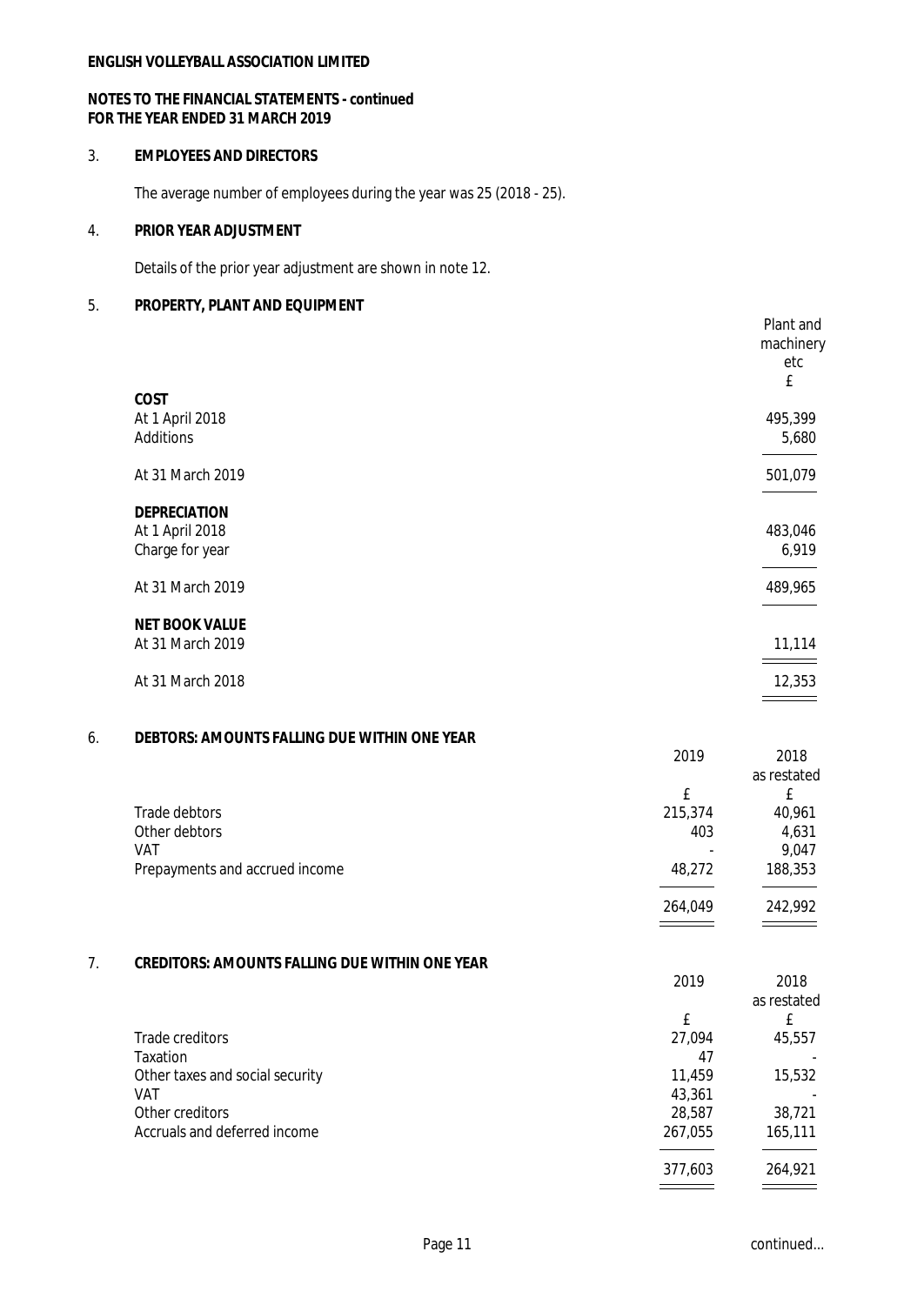## **NOTES TO THE FINANCIAL STATEMENTS - continued FOR THE YEAR ENDED 31 MARCH 2019**

#### 8. **PENSION COMMITMENTS**

The company operates a defined contribution pension scheme. The assets of the scheme are held separately from those of the company in independently administered funds. During the year contributions have been paid totalling £9,042 (2018 - £4,132) and at the year end £4,315 (2018 - £10,969) was outstanding.

## 9. **OTHER FINANCIAL COMMITMENTS**

The company has the following commitments due as follows:

|                                | 2019    | 2018    |  |
|--------------------------------|---------|---------|--|
|                                | £       | £       |  |
| Due in less than one year      | 55,460  | 44,421  |  |
| Due between two and five years | 104,923 | 145,010 |  |
| Due in more than five years    | 20,800  | 66,463  |  |
|                                | 181,183 | 255,894 |  |
|                                |         |         |  |

# 10. **RELATED PARTY DISCLOSURES**

No remuneration was provided by the company to any director.

Expenses of £3,029 (2018 - £1,247) were reimbursed to the directors during the year.

### 11. **LIMITED BY GUARANTEE**

The company is limited by guarantee and consequently does not have share capital. Each member is liable to contribute an amount not exceeding £1 towards the assets of the company in the event of liquidation.

#### 12. **COMPARATIVE INFORMATION**

Two prior year adjustments were made during the year ended 31st March 2019.

#### Revenue:

The first prior year adjustment related to the deferral of grant income that was previously recognised as revenue in the 2018 financial statements. The grant income related to projects not delivered by 31st March 2018, due to an underspend made by the company for the year.

As a result of the adjustment, revenue in the previous year has decreased by£85,648, leading to a decrease in the surplus of the same amount. In addition to this, deferred income shown within creditors for the previous year has increased by £85,648, so overall net assets as at 31st March 2018 decreased by the same amount.

#### VAT:

The other prior year adjustment related to VAT overclaimed on expenditure in the prior year.

As a result of this adjustment, administrative expenses in the previous year has increased by £43,683, leading to a decrease in the surplus of the same amount. In addition to this, the VAT creditor shown within creditors for the previous year has increased by£43,683, so overall net assets as at 31st March 2018 decreased by the same amount.

Therefore, both adjustments have led to opening reserves for the current year decreasing by £129,331.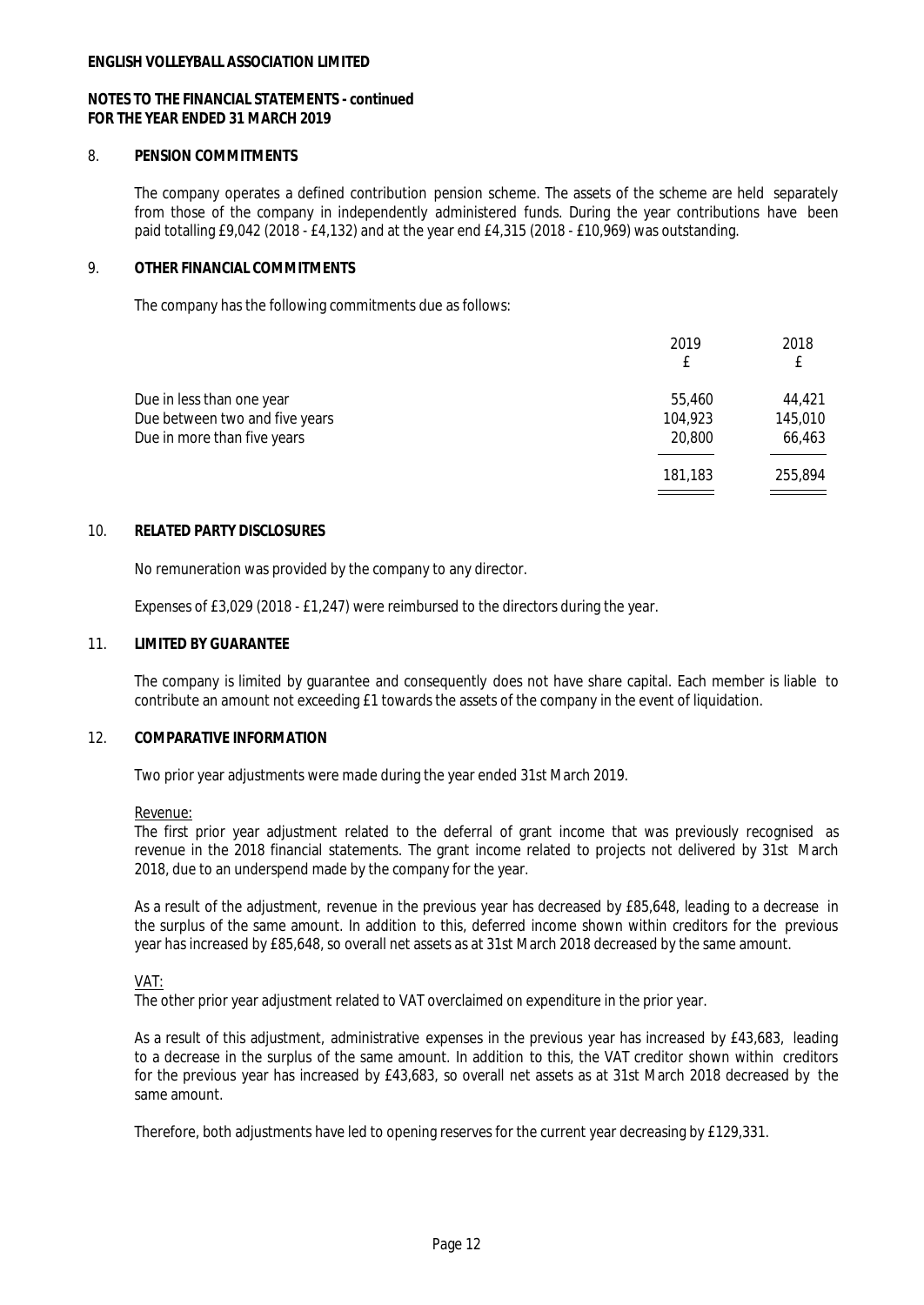# **DETAILED INCOME AND EXPENDITURE ACCOUNT FOR THE YEAR ENDED 31 MARCH 2019**

|                                              | 2019    |           | 2018<br>as restated |           |
|----------------------------------------------|---------|-----------|---------------------|-----------|
|                                              | £       | £         | £                   | £         |
| <b>Sales</b>                                 |         | 1,100,236 |                     | 1,166,301 |
| <b>Establishment costs</b>                   |         |           |                     |           |
| <b>Rent</b>                                  | 41,566  |           | 96,227              |           |
| <b>Rates and water</b>                       | 1,132   |           | 1,800               |           |
| <b>Insurance</b>                             | 24,033  |           | 22,509              |           |
|                                              |         | 66,731    |                     | 120,536   |
|                                              |         | 1,033,505 |                     | 1,045,765 |
| <b>Administrative expenses</b>               |         |           |                     |           |
| <b>Wages</b>                                 | 430,472 |           | 425,701             |           |
| <b>Social security</b>                       | 37,546  |           | 42,090              |           |
| <b>Pensions</b>                              | 9,042   |           | 4,132               |           |
| <b>Staff and conference expenses</b>         | 3,802   |           | 8,075               |           |
| <b>Telephone</b>                             | 3,725   |           | 6,844               |           |
| <b>Post and stationery</b>                   | 7,239   |           | 6,899               |           |
| <b>Advertising</b>                           | 2,495   |           | 7,219               |           |
| <b>Travelling</b>                            | 59,200  |           | 70,319              |           |
| <b>Motor expenses</b>                        | 432     |           | 4,419               |           |
| <b>Freelance fees</b>                        | 25,169  |           | 72,721              |           |
| <b>Purchases and resource costs</b>          | 33,646  |           | 21,655              |           |
| <b>Repairs and renewals</b>                  | 1,377   |           | 697                 |           |
| <b>Accommodation</b>                         | 67,587  |           | 71,528              |           |
| <b>Subsistence</b>                           | 14,086  |           | 11,729              |           |
| <b>Computer costs</b>                        | 68,575  |           | 29,104              |           |
| <b>Sundry expenses</b>                       | 11,208  |           | 26,243              |           |
| <b>Facility/venue hire</b>                   | 43,036  |           | 26,200              |           |
| <b>Grants paid</b>                           | 10,855  |           | 31,775              |           |
| <b>Catering</b>                              | 36,606  |           | 27,511              |           |
| <b>Event fees</b>                            | 24,512  |           | 28,180              |           |
| <b>Accountancy</b>                           | 14,310  |           | 4,906               |           |
| <b>Irrecoverable VAT</b>                     | 35,785  |           | 55,377              |           |
| <b>Subscriptions</b>                         | 8,162   |           | 10,885              |           |
| <b>Legal fees</b>                            | 1       |           | 9,448               |           |
| <b>Auditors' remuneration</b>                | 7,437   |           | 9,576               |           |
| <b>Foreign exchange losses</b>               | 947     |           | (670)               |           |
| <b>Depreciation of tangible fixed assets</b> |         |           |                     |           |
| <b>Fixtures and fittings</b>                 | 6,919   |           | 9,059               |           |
|                                              |         | 964,171   |                     | 1,021,622 |
|                                              |         | 69,334    |                     | 24,143    |
| <b>Selling and marketing expenses</b>        |         |           |                     |           |
| <b>Bad debts</b>                             |         | (4, 315)  |                     | (3,970)   |
| <b>Carried forward</b>                       |         | 73,649    |                     | 28,113    |